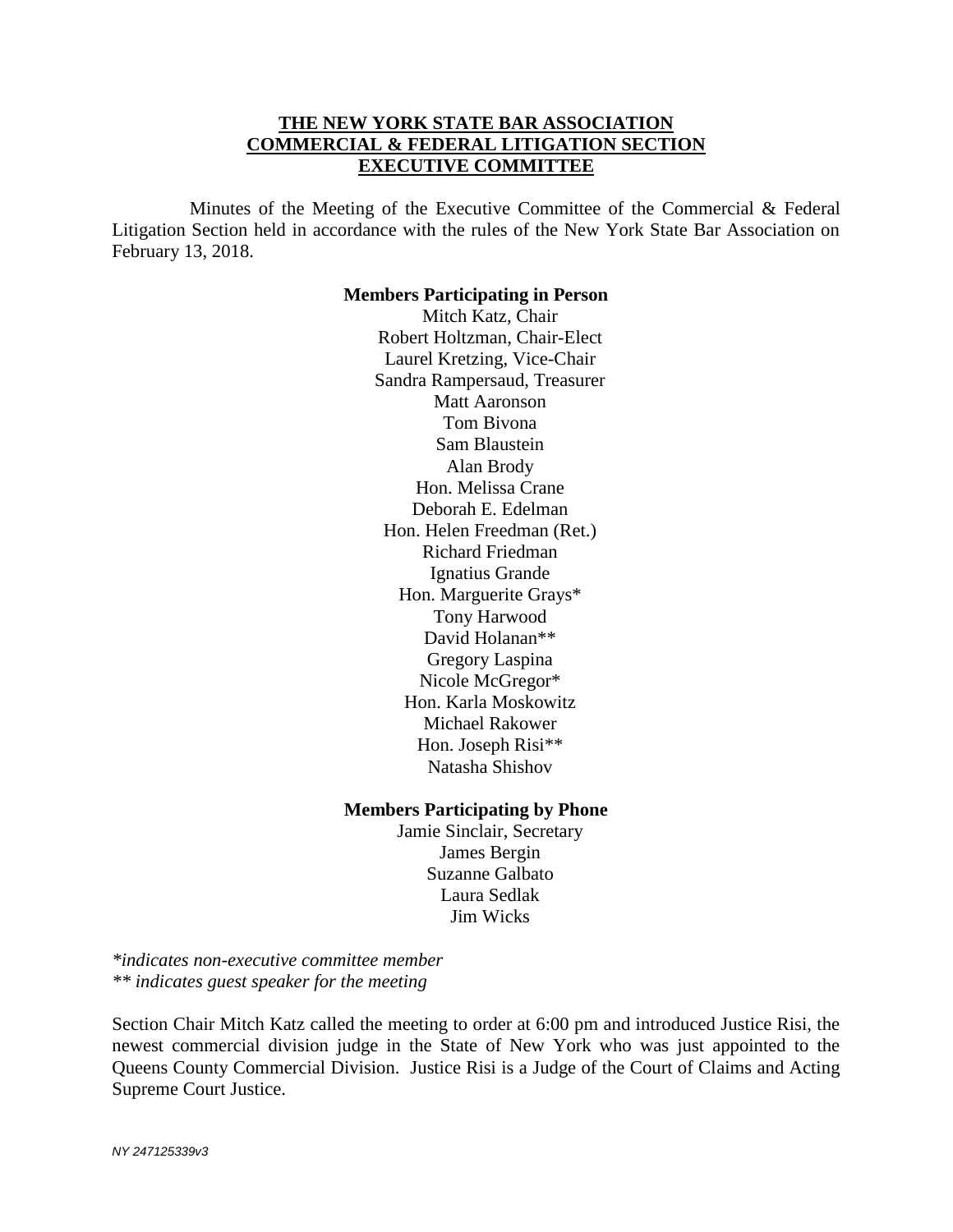## **Guest Speaker: Justice Grays (Queens County Supreme Court Commercial Division)**

Justice Grays provided an overview of the Queens County Commercial Division. Justice Grays advised that the Commercial Division's docket in Queens is heavily weighted with corporate dissolution and construction cases. The Queens Supreme Court currently has three dedicated Commercial Division judges: Justices Risi, Livote and Grays. Due to the Court's high case load, the Court stresses moving cases expeditiously and adheres to the Commercial Division rules. The Court also encourages early mediation of cases. Justice Grays's law clerk handles most telephone conferences, which cuts down on motion practice before the Court. Justice Grays also noted that practitioners are advised to appear for court conferences well prepared and fully familiar with the facts and history of the case. A discussion ensued regarding the current trend towards encouraging younger lawyers to appear at court conferences in the commercial division.

### **Motion to approve January 4, 2018 Minutes**

The January 4, 2018 were unanimously approved.

### **Treasurer's Report**

Sandra Rampersaud summarized the 2017 treasurer's report and advised that the current surplus is \$167,168, (which is effectively \$127,168 after the \$40,000 commitment to the courts is extracted). The Section should continue its focus on increasing membership. Income from meetings over the past year came to \$114,289, which was largely attributed to the Scheindlin Event and the Spring Meeting.

### **Evening at Thurgood Marshall Recap**

This second annual event was held on January 23, 2018, the night before the Section's Annual meeting, and included a cocktail hour, tours of the Court and remarks by Chief Judge Robert A. Katzmann. The event was held at the Thurgood Marshall Courthouse from 5:30 to 7:30 p.m and approximately 50 people attended.

### **Smooth Moves Program Update**

This year's Smooth moves program will be held April 10, 2018 at the Lincoln Center Stanley Kaplan Penthouse where former U.S. Attorney General Eric Holder will be presented with the George Bundy Smith Pioneer Award. The program will also include special tributes to Judge Smith and Judge Shila Abdus-Salam as well as a CLE program titled "Strengthening the Rule of Law by Fighting Discrimination." Panelists will include Justice Cheryl Chambers, Judge Fern Fisher, Professor Angela Davis, and others. This new CLE program will meet the Diversity and Bias new CLE requirement.

### **Annual Meeting Update**

The Annual meeting was held January 24, 2018 at New York Midtown Hilton where the Section presented Justice Ramos with the Fuld Award and Michael Miller following the two morning CLE programs.